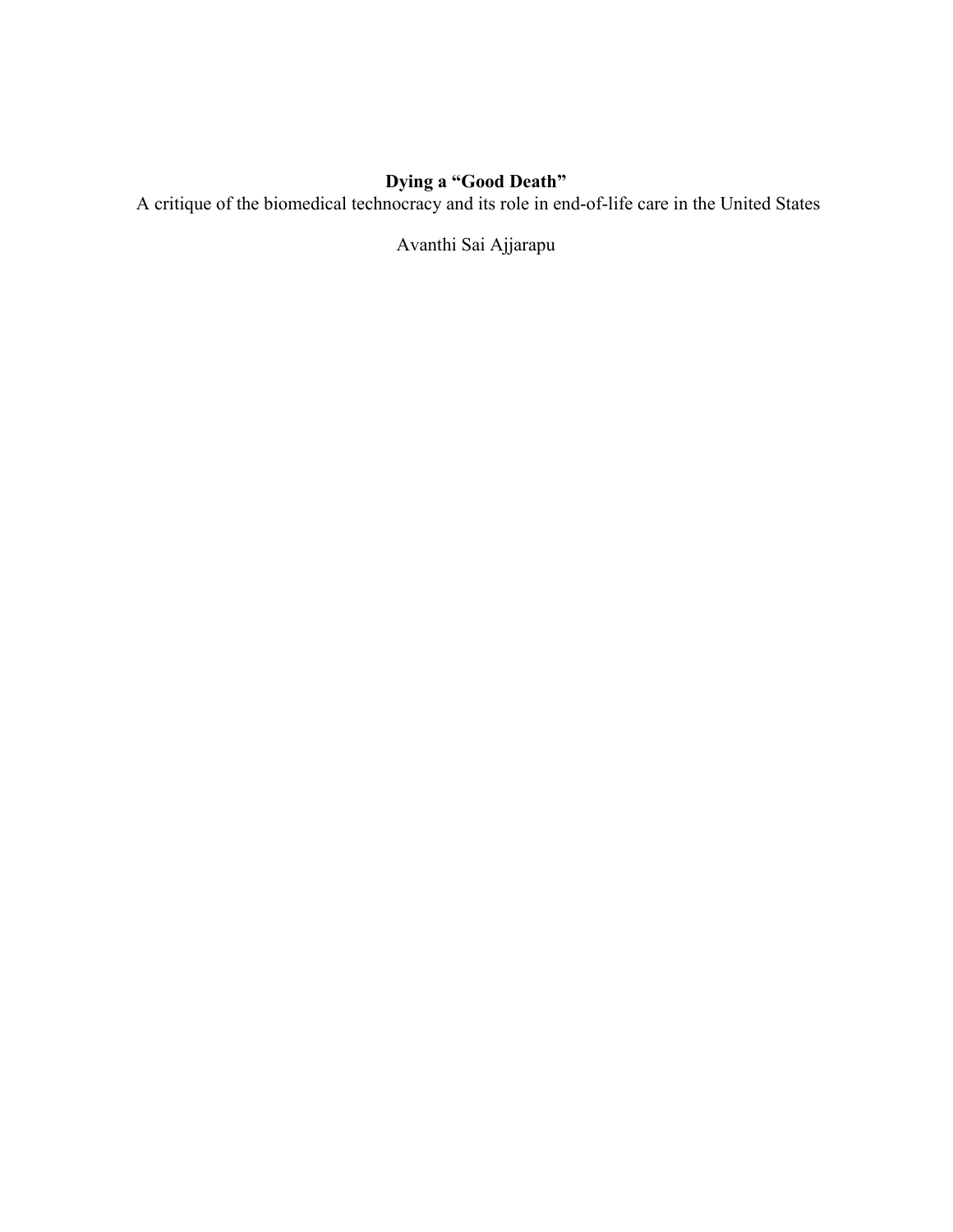#### **Introduction:**

Biomedicine has achieved a positive reputation for being a valiant warrior in the battle against death. Physicians spend their careers working towards sustaining life, while the community seeks solace in medicine's potential to delay or even halt death. Despite biomedicine's technological advancements, when death comes banging at the door, people seem to prefer a quieter way out. When surveyed regarding where people prefer to die in the face of terminal illness, a majority prefer dying at home<sup>1</sup>. Sadly, biomedicine's determination to achieve the impossible tends to overshadow patient preference. Despite the low cost and patient-centered care that hospice provides, health cares spending in the United States is disproportionately higher during the last 6 months of life. This is primarily due to the time and money spent providing aggressive end of life care in the  $ICU<sup>3</sup>$ . Are these statistics warranted? What changes must be made to match the goals of biomedicine to patient preference at the end of life?

This paper attempts to demonstrate how perceptions of death and dying in the United States are largely influenced by the powerful, technocratic institution of biomedicine. The drive to save lives at all costs oftentimes overrides care with compassion. This paper offers a critique of biomedicine as historically trending towards a certain pursuit of excellence which dehumanizes the patient experience and glorifies the medicalization of death. It is argued that such hegemonic influence of biomedicine over American society has interrupted the quality of the dying experience, has stifled patient-physician communication, and has resulted in tremendous economic burden largely contributing to our exorbitant healthcare spending. Finally, this paper offers suggestions to improve care at the end of life in an era of evolving healthcare policy. These suggestions include system-level changes to reimburse quality over quantity, improvement of medical training programs to encourage preparedness at the end of life, increased use of palliative care, and increased acceptance of shared-decision making. As a result,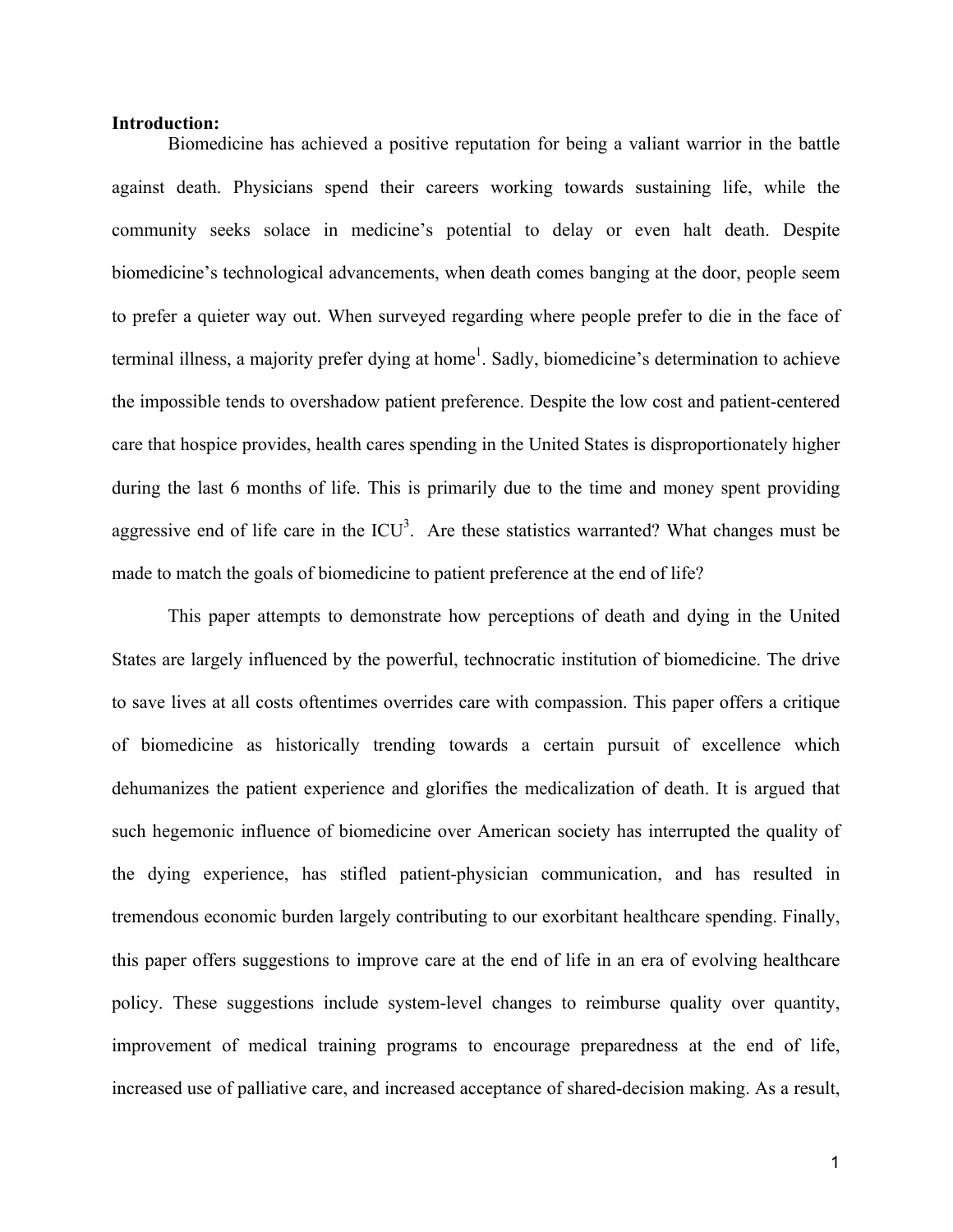a commitment to bring back the humanistic sentiments of social medicine to supplement experimental medicine will help to provide the gift of dying a "good death."

## **The rise of biomedicine as a hegemonic, technocratic institution:**

Over the course of history, biomedicine has achieved its authority in society by closely associating itself with science and technology.  $19<sup>th</sup>$  century advancements in physiology and bacteriology were artfully intertwined with the current healing practices of the day. As a result, patient care improved and life expectancy increased, instilling a sense of societal trust in biomedicine <sup>5-6</sup>. As such, the clinician's claim to biological experimentation in diagnosis and treatment of disease helped to transform medical practice from a trade into a profession. Linking the bench to the bedside also shifted explanatory models in medicine from a holistic approach to a more focused, molecular basis of health<sup>5</sup>. This mindset paved the way for a surge in biomedical research that focused on the development and integration of pharmaceutical therapeutics and diagnostic tools into biomedical practice<sup>5</sup>. Thus, the art of medicine was transformed into a technocratic institution where technology and medicine were one and the same, and the standard of care became defined by efficiency, accuracy, and perfection.

### **From the home to the hospital:**

Prior to the advent of modern, life-saving treatments, patients died prematurely and at home. As a result, a physician's work more closely resembled modern-day palliative care in which standard of practice was to provide comfort through pain management<sup>7</sup>. However, the advent of technology and sophisticated treatments made care at home logistically impossible. As a result, care shifted to be hospital-centric, and the process of dying became institutionalized $8$ . Life expectancy rose with improved public health protocol, and the trust in biomedicine as a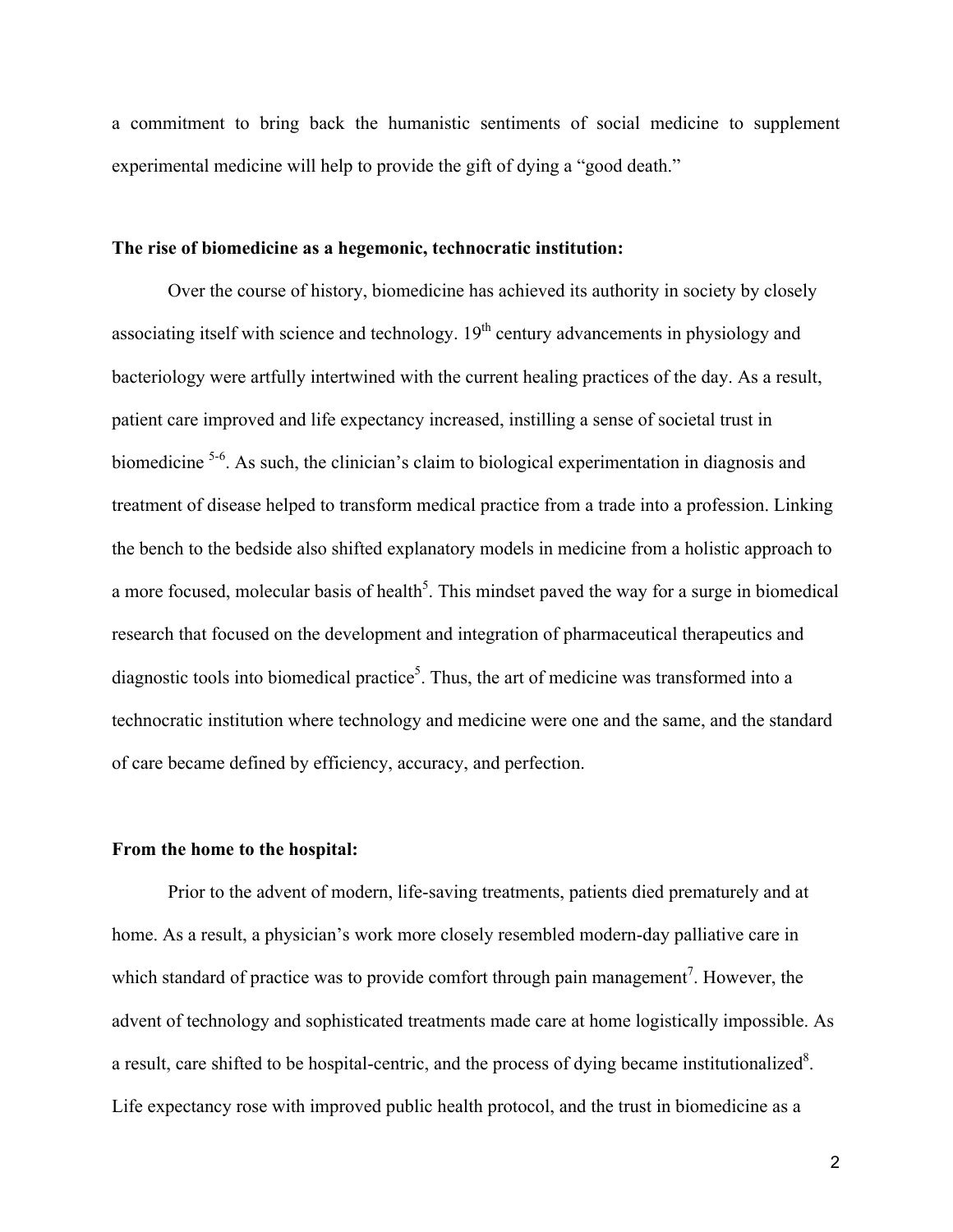technocratic institution climbed as well. Reduction in premature death became commonplace, but the sentiment that death was unnatural and required treatment, remained. Moreover, scientific advancements tremendously increased optimism in saving lives and shifted towards the normalization of life-saving technologies at the end of life. Americans saw the miracles of modern medicine and technology and grew not only to accept, but demand the use of state-of the art curative treatments and technologies. As Finkelstein notes, technology began to medicalize many aspects of health which indirectly "served to promulgate the view that medicine can perfect human life" (Finkelstein 1990: 13)<sup>6</sup>. The medicalization of natural phenomena also resulted in the over reliance and aggressive use of technology<sup>9</sup>. What eventually emerged from this paradigm shift, was a "death-denying society" that preferred intervention over conversation regarding care at the end of life<sup>9</sup>.

Despite the tremendous value of advanced technologies in providing state-of-the-art care for patients, the technocratic model indirectly espouses a profit-driven business model and rewards aggressive intervention which is oftentimes at odds with the desires of the patient<sup>10</sup>. The technocratic model also reinforces biomedicine's power structure to provide space for hierarchical organization, aggressive intervention, focus on short term goals, and most importantly, seeing death as defeat<sup>10</sup>. In short, technological advancements have served as the stepping stool in biomedicine's quest for excellence. Furthermore, the biomedical technocracy has distanced itself from the average person by formulating terminology and medical jargon that alienates the patient from the healing process.

The argument here is not, however, to overlook the benefits of scientific innovation. It is important to acknowledge the significant contributions that technology has provided in advancing medical practice. However, this paper argues that it is important to acknowledge the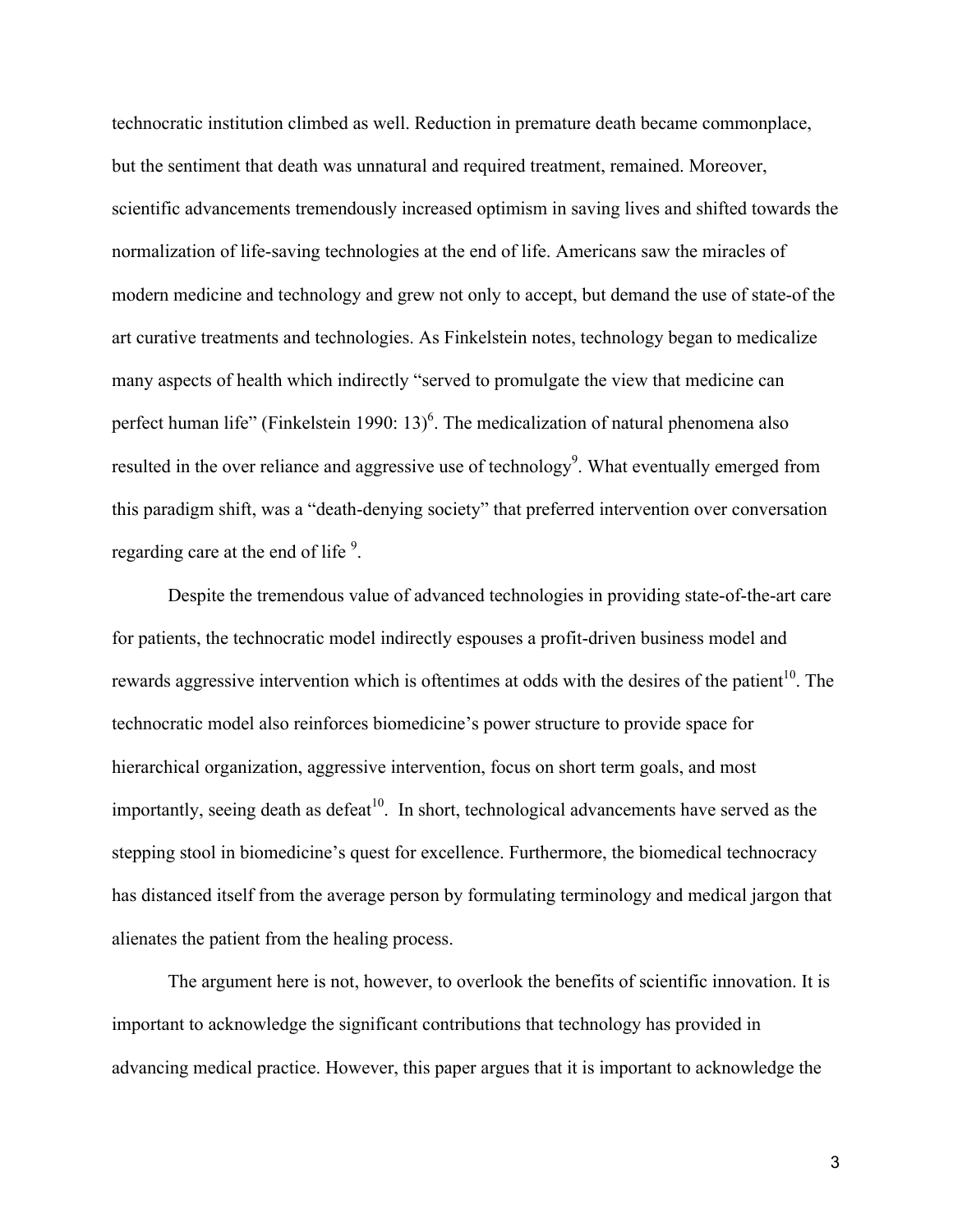scope of this advancement. History has largely applauded the advent of innovation in medicine. The conversation regarding the consequence of innovation is not as pervasive, and is therefore, the focus of this paper. Consequently, as we begin to unravel the impact of biomedicine as a technocratic institution, we also begin to understand how perceptions of death and dying are shaped.

# **Medicalization of Death:**

Although death is as natural as birth, death and dying have become medicalized and are treated more like a diagnosis than like a fact of life. A natural and inevitable reality is now perceived to be something that can be procrastinated and averted at all costs. The consequences of the medicalization of death have changed over time. Prior to World War II, the medicalization of death had some utility due to the high incidence of communicable disease. However, this aggressive sentiment holds a different value in the present day, where chronic diseases are more prevalent and where medicalization of death leads to decreased patient autonomy and prolonged  $death^{11}$ .

Medicalization of death seems to have had an impact on the public's understanding of death and dying. One study found that 27% of American seniors believe that the possibility to cure any and all disease is possible with the right kind of medical technology. Only 11% of seniors in Germany shared the same trust and optimism in biomedicine<sup>11</sup>. Acclimatization to the excessive use of technology in the United States may be contributing to these aggrandized expectations. For example, the United States tends to conduct more procedures such as angioplasties and catheterizations and invests in more high-tech machinery such as CTs and MRIs in comparison to most countries  $<sup>11</sup>$ . Taken together, these data demonstrate the powerful</sup>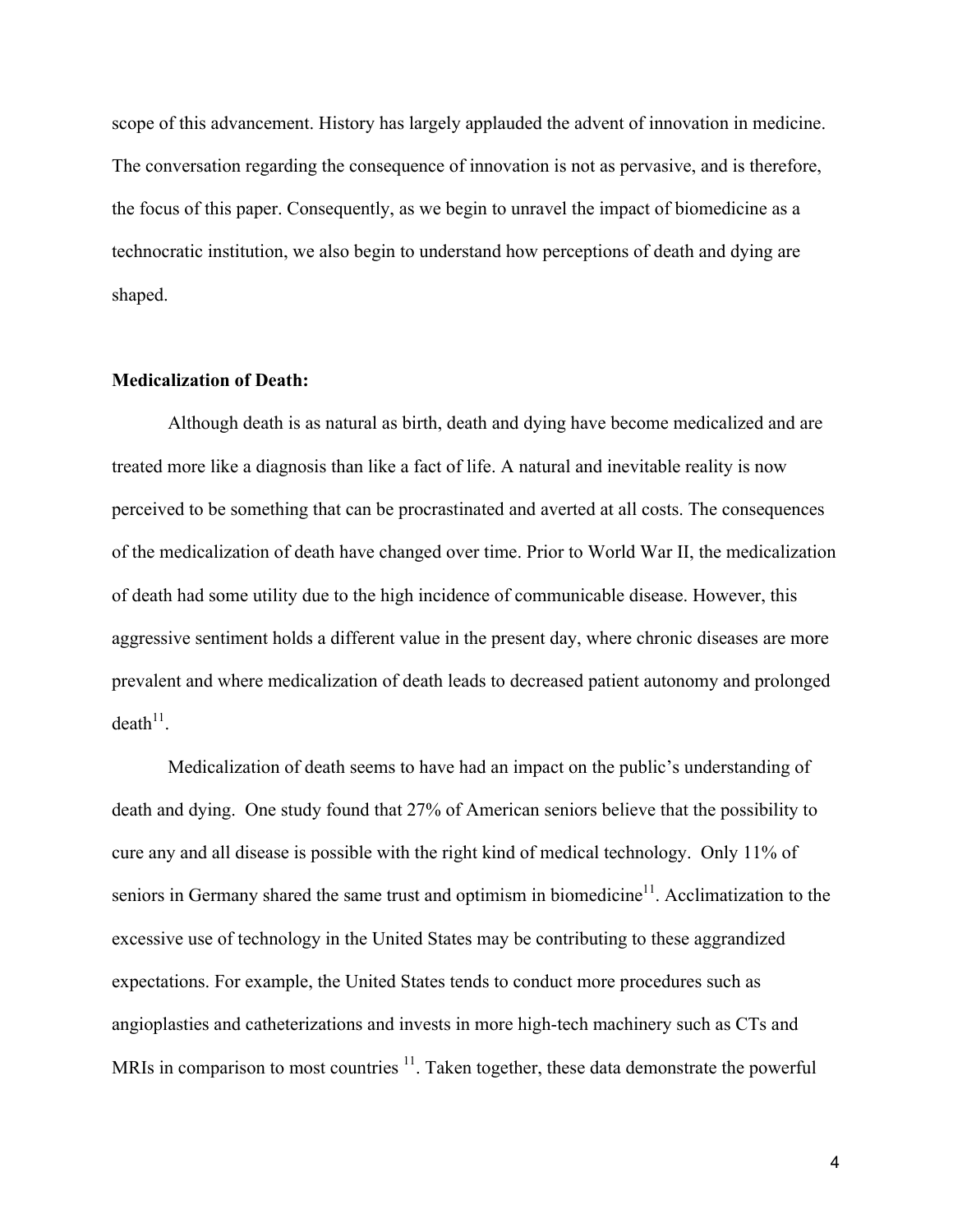influence of biomedicine not only our choices and actions but also on our perceptions of the futility of technology in saving life and averting death.

The medicalization of death also has led to a redefinition of death. Although death is nuanced by biological and social factors, biomedicine tends to declare death in primarily scientific terms. For example, when asked at what point a patient is determined to be "dying," a physician responded that it is the point at which no known medical intervention exists to improve the condition of the patient  $13$ . Although it would be unfair to presume that all physicians agree with such a definition, this response speaks to the general sentiment that is pervasive in current medical practice. Such an aversion to death causes for preoccupation with intervention until the very end, leaving no room for conversation. For example, excessive use of intervention has been documented to result in haphazard referrals to hospice care, oftentimes too late for the patient to reap the benefits of hospice care<sup>2</sup>.

Additionally, the terminology used to define death and dying in biomedicine is revealing, particularly in cases of terminal illness. Declaration of death in the United States tends to be based on quantifiable terms and is scientifically-based. In terminally ill patients, terminology is generally based on the failure of vital organ systems, at which point removal from life support is discussed. Countries based in the Eastern philosophy, such as Japan, do not attempt to assign solely biologic criteria to declare the death of a patient  $10$ . The mind and body are seen as one, and the social aspects of death and dying are also addressed. For example, when the brain is no longer functional, Japanese rarely refer to patients as brain dead because they recognize that there are other components to the dying process as well. Biomedicine, on the other hand, tends to focus on quantifiable characteristics that can be monitored and manipulated with medical treatment. As such, language surrounding end of life care reaffirms biomedicine as a technocratic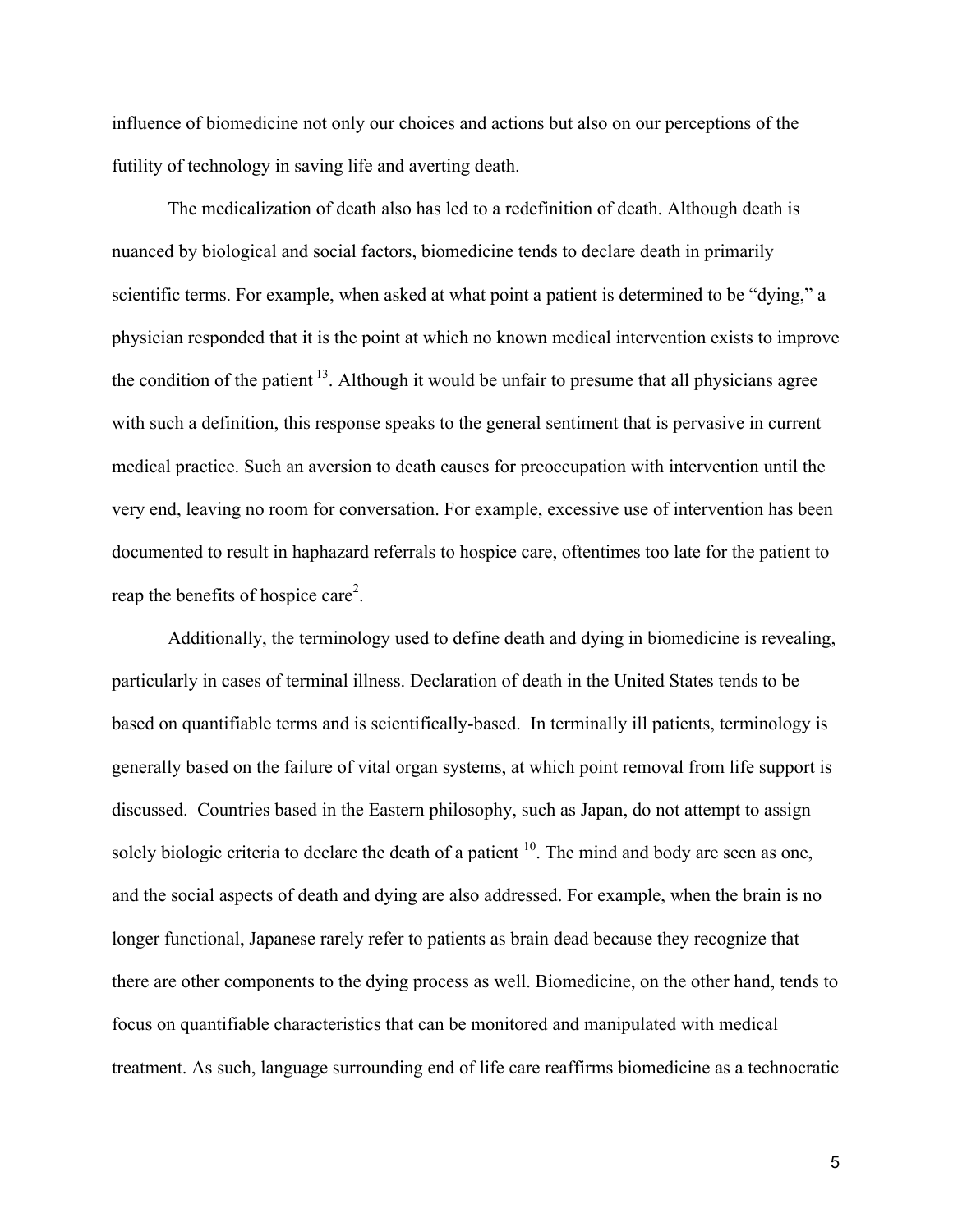institution that takes the natural phenomenon of death and makes technological intervention imperative to death's definition and understanding. This form of thinking may be important when making difficult decisions regarding removal of life-support, but makes for a very narrowminded perspective with which to start conversation about the desires of the patient at the end of life.

## **Barriers to communication at the end of life:**

Medicalization of death negatively influences patient care at many levels. It ultimately reaffirms the hegemonic nature of biomedicine and undermines the importance of patientcentered informed decision-making at the end of life. At the cultural level, unrealistic expectations of the efficacy of technology to keep people alive causes for fear of mortality. Moreover, seeing death as the enemy and biomedicine as the infallible savior makes honest and open discussion about death and dying quite difficult. Additionally, biomedicine's overemphasis on intervention at the end of life serves as an excuse to procrastinate meaningful conversations about a patient's needs and desires. As a result, patients and their families are often unprepared for the difficult decisions to be made in the final days, ultimately leaving the family confused during the difficult bereavement process. For example, one study showed that 90% of Americans are in favor of having conversations related to advanced care planning, but only 30% have actually taken part in such conversations with their loved ones  $14$ .

At the systems-level, the fee-for service reimbursement of physicians, profit-driven hospital business models, fear of malpractice suits, and lack of medical training in delivery end of life care are just a few of the deficiencies that impede patient-centered decision making<sup>15</sup>. Feefor service reimbursement of physicians incentivizes physicians to value high patient volume over quality of service per patient. Consequently, the need to see more patients in a limited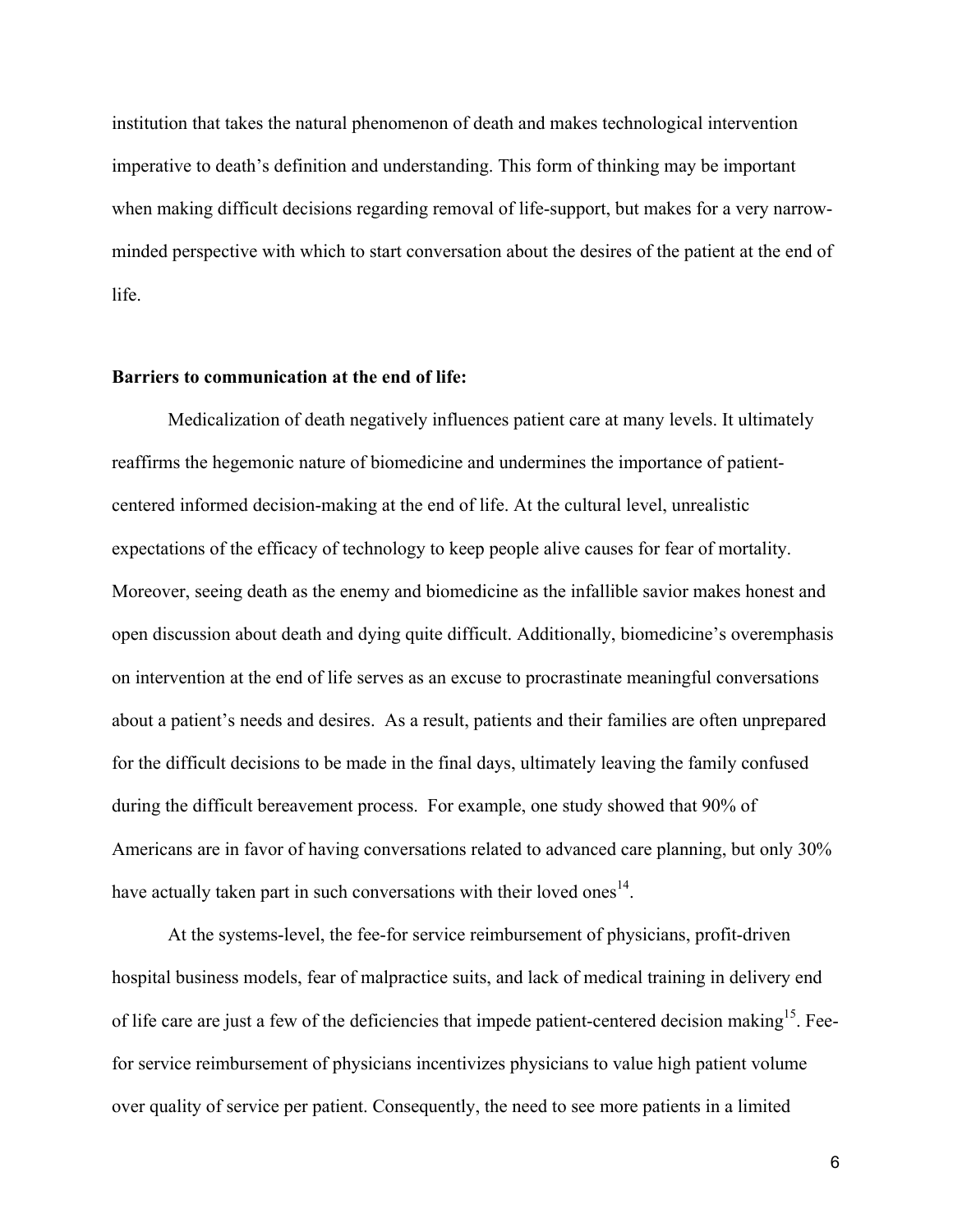amount of time leaves no room for conversation. It is quicker to intervene or run a diagnostic test as opposed to sitting down with a patient and having conversations about his or her needs and concerns.

Lack of medical training also hinders the patient-physician relationship. Physicians are oftentimes not trained to have conversations with patients that are nearing the end of life. As a result, physicians avoid initiating conversation, are not aware of the patients requests, and are often left dissatisfied with their failed attempt to help their patient<sup>16</sup>. Part of that fear, as discussed previously, is viewing death as the enemy<sup>15</sup>. The entire medical training process involves acculturation into a professional society whose job is to treat and to cure. In the face of impending death, physicians may feel defeated and incompetent when in reality, death is an inevitable phenomenon. A major consequence of lack of conversation can be miscommunication that results in prolonged death at the expense of the patient's wishes.

### **The economic burden of hegemonic biomedical technocracy:**

Although many physicians enter medicine with an intrinsic desire to help others, our healthcare system works against this goal, incentivizing quantity over quality of care. As a result, not only is dissatisfaction with end of life care more likely, but costs also rise. Additionally, the fee-for-service method of reimbursement rewards physicians for aggressive treatment, not for having meaningful conversations with their patients. End of life care has comprised approximately  $25\%$  of total healthcare expenditures in the United States<sup>18</sup>.

This trend is especially evident for Medicare, a government assistance program that finances the care of a population who make up a bulk of the end of life care expenditure in our country. The consequence of poor health management at the end of life is reflected in the numbers. The cost of Medicare has increased by nearly one third between 2007 and 2012, from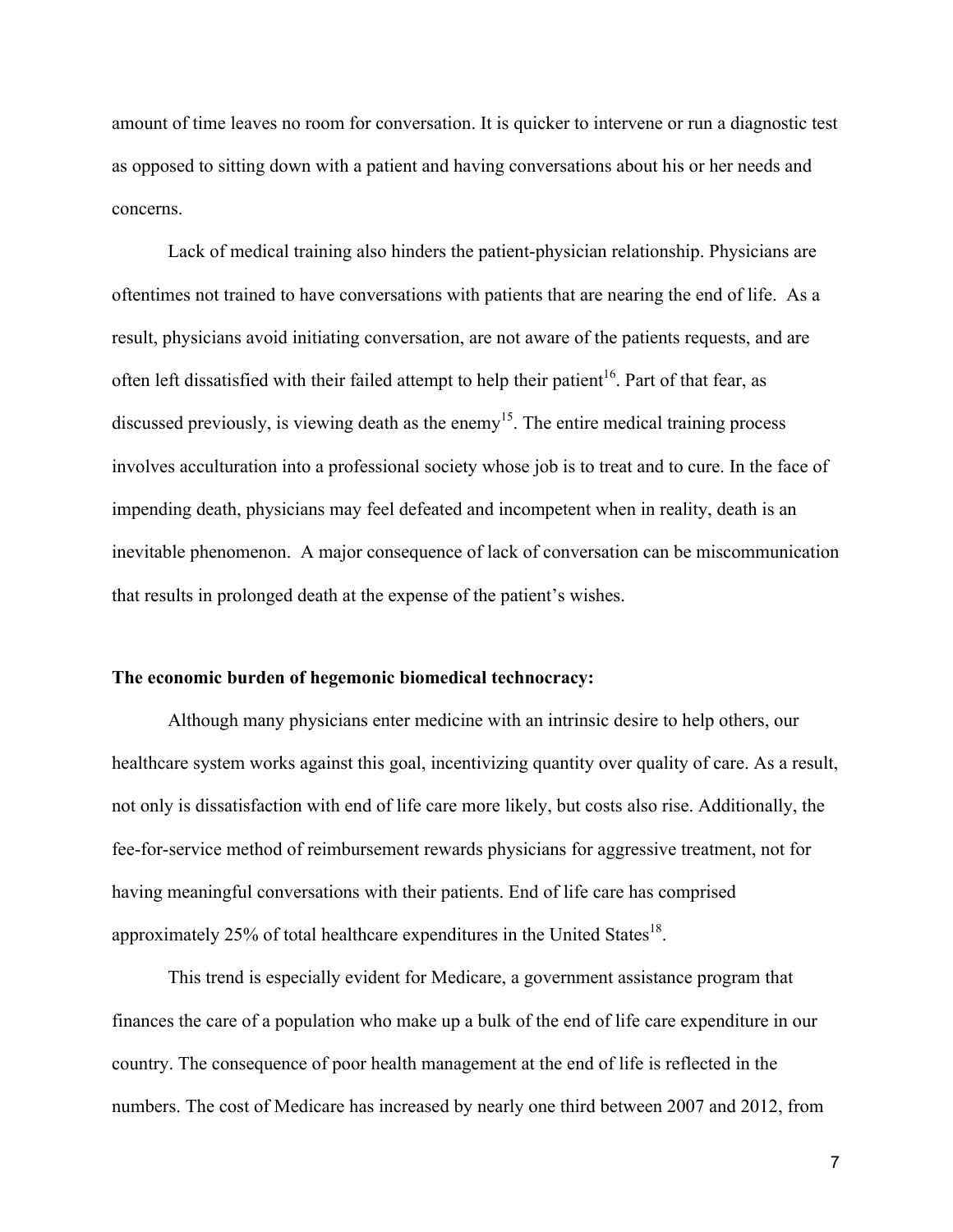\$432.8 billion to \$572.5 billion<sup>17</sup>. This trend is particularly alarming as the population of the United States is changing. In an era of aging baby boomers receiving Medicare benefits and an increased prevalence of chronic disease, the costs of healthcare are going to have an impact on our economy.

Although palliative care is not and should not be instituted primarily for the purposes of cost reduction, a secondary benefit is lower costs of care. In a literature review of studies evaluating the cost efficiency of palliative care programs, it was found that palliative programs are overall more economically sustainable and significantly reduce healthcare costs <sup>19</sup>. As noted previously, the Medicare population is on the rise. If our current spending at the end of life is not managed in some fashion, our entire healthcare system could be at jeopardy  $2$ . Therefore, it is in the best interest of our entire nation to have a system in place that reduces unnecessary intervention and promotes a more humanistic and holistic approach to end of life care.

#### **Are the tides turning?**

In the past decade or so, trends towards fewer deaths in hospitals has been promising. Unfortunately, upon closer inspection, this decrease isn't as promising as once perceived. A study conducted by Dr. Joan Teno at Brown University showed that although the number of home and hospice deaths seems to be increasing, it was found that the rates of ICU use in the last month of life increased by 29% in 2009<sup>21</sup>.

A more recent analysis of the costs of care at the end of life among seven developed countries indicated that the US ranks lower than pier countries in number of death in the hospital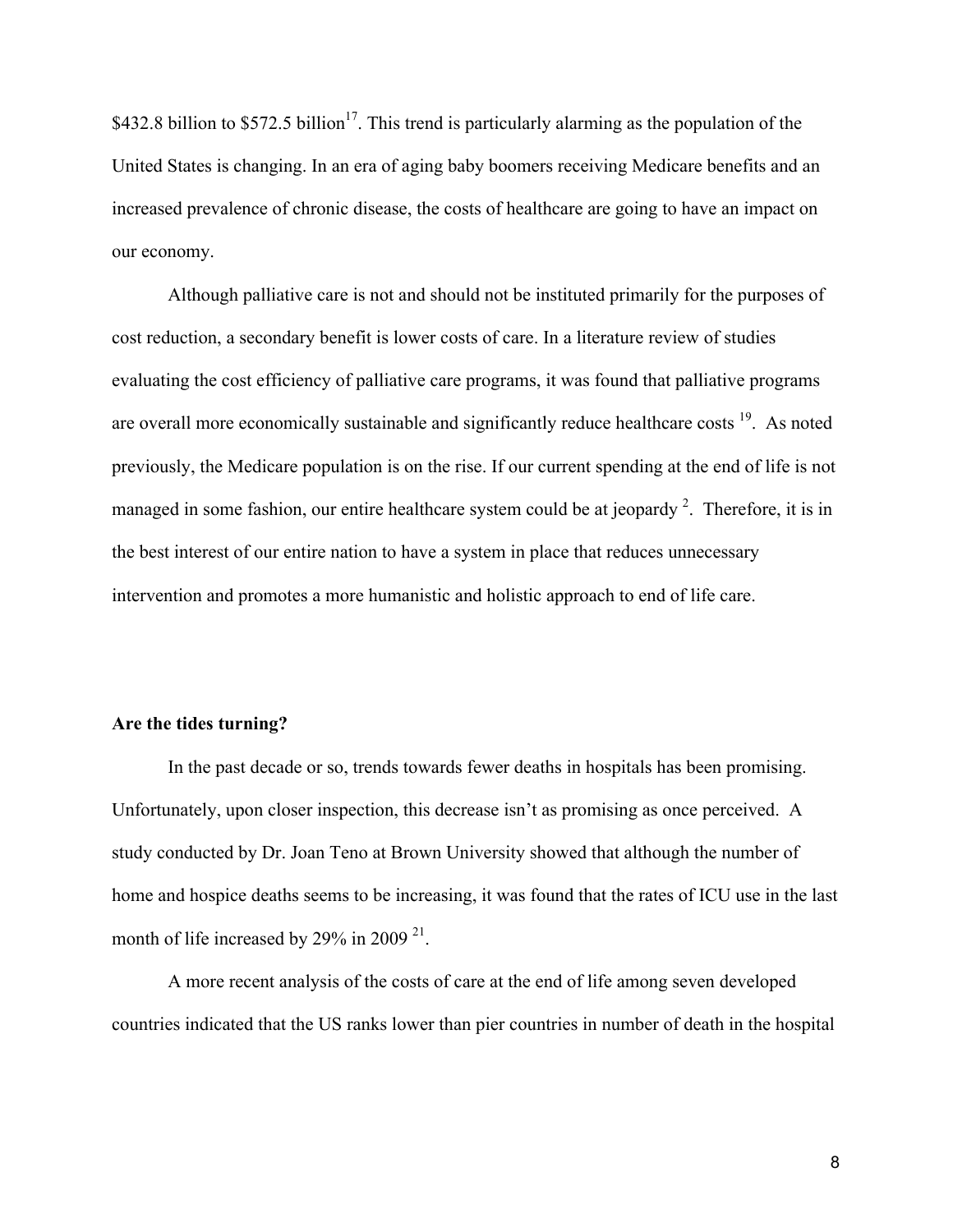among cancer patients. However, the study also indicated that the U.S ranks as a country with some of the highest expenditures at the end of life as well as time spent in the  $ICU^{22}$ .

Thankfully we are taking strides towards improving rates of hospice care. However, the switch from intervention to palliative care is being made in an untimely untimely manner<sup>2</sup>. One study showed that in 2009, only 29.4% of patients had a stay in hospice of 3 days, many of which where stays were preceded by ICU treatment<sup>21</sup>. Such a short duration is not sufficient time to reap benefits of hospice care. This study ultimately demonstrated that although it appears that we have increased palliative care in a hospice setting, we do not have definitive proof that the quality of life and needs of the patient are being met yet.

In summary current data indicates that biomedicine's hardwired drive towards innovation and intervention remains strong. However, a step in the right direction is a step forward nonetheless. We must recognize that fee-for service reimbursement system incentivizing more high cost treatments and consultations by specialists at the end of life, especially in the ICU. To improve end of life care, we must overhaul the policies that reward the wrong indicators for proper patient care.

### **Solutions:**

I argue that a "less is more" approach to technological intervention, the promotion of patient autonomy, more culturally competent end of life medical training, and quality over quantity reimbursement, are effective approaches to reduce the influence of hegemonic biomedicine and to help individuals die a "good" death.

Physician reimbursement for quality over quantity is imperative in order to shift towards a "less is more approach" and to provide space for meaningful end of life conversations.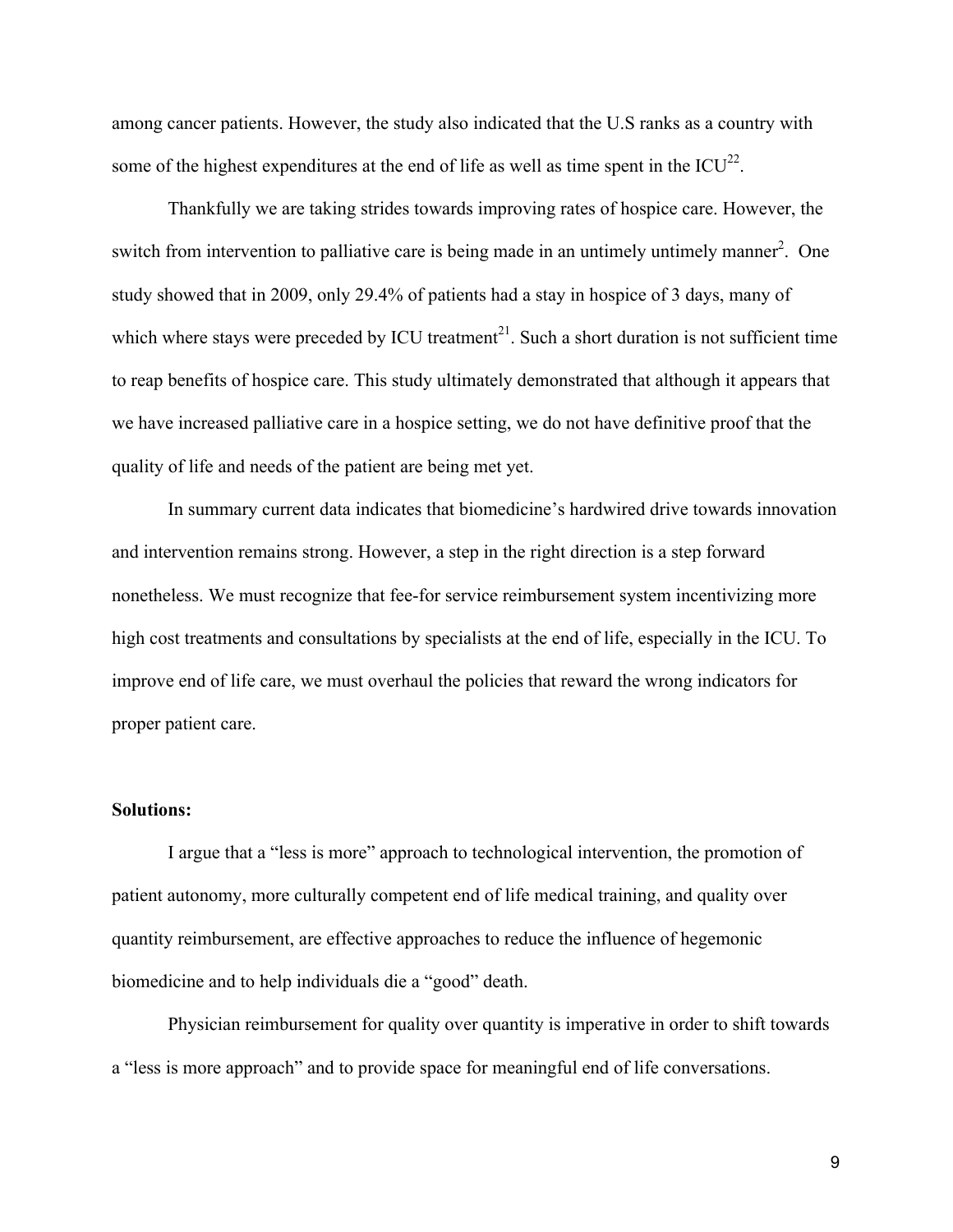Unfortunately, not only has conversation surrounding death and dying been medicalized, but it is under strict political scrutiny as well. The Affordable Care Act (ACA) tried to incorporate incentives to remedy the lack of conversation. Under the ACA, Medicare would reimburse physicians for consulting patients on advanced directives, living wills, etc. However, politicization of the concept and the popularization of the idea that the government was sponsoring "death panels," undermined these efforts<sup>2</sup>. Although this fear is not unfounded, we must demonstrate that, by its very nature, the medicalization of death impinges patient-centered decision making. Managed-care systems that promote disease prevention, encourage integrated provider networks, and cap the total amount of reimbursement per patient regardless of treatment, may help to curb costs and ensure quality of care at all stages of life<sup>2</sup>. I recognize that dramatic changes to our health system require an alignment of both cultural sentiments and political agenda. However, we must prove to legislatures that policies that incentivize end of life conversations both improves quality and cost of care.

Increasing patient autonomy is an integral way to improve quality at the end of life. Although the ACA has not incentivized the use of Advanced Care Planning to date, the efficacy of planning should not be undermined. The POLST or Physician Orders for Life-Sustaining Treatment, is a new approach to advanced care treatment and planning. It fosters communication between physician and patients who are seriously ill. The set of written document outlines the type of intervention patients are willing to undergo at the end of life. Interventions are described as being either "full treatment," "limited interventional measures," or "comfort measures"<sup>2,26</sup>. In this way, patients are able to directly communicate desires about intervention, and biomedicine can reduce costs associated with expensive treatments that have no added value for the patient. Support for patient preference was demonstrated by a 2016 paper in JAMA indicating that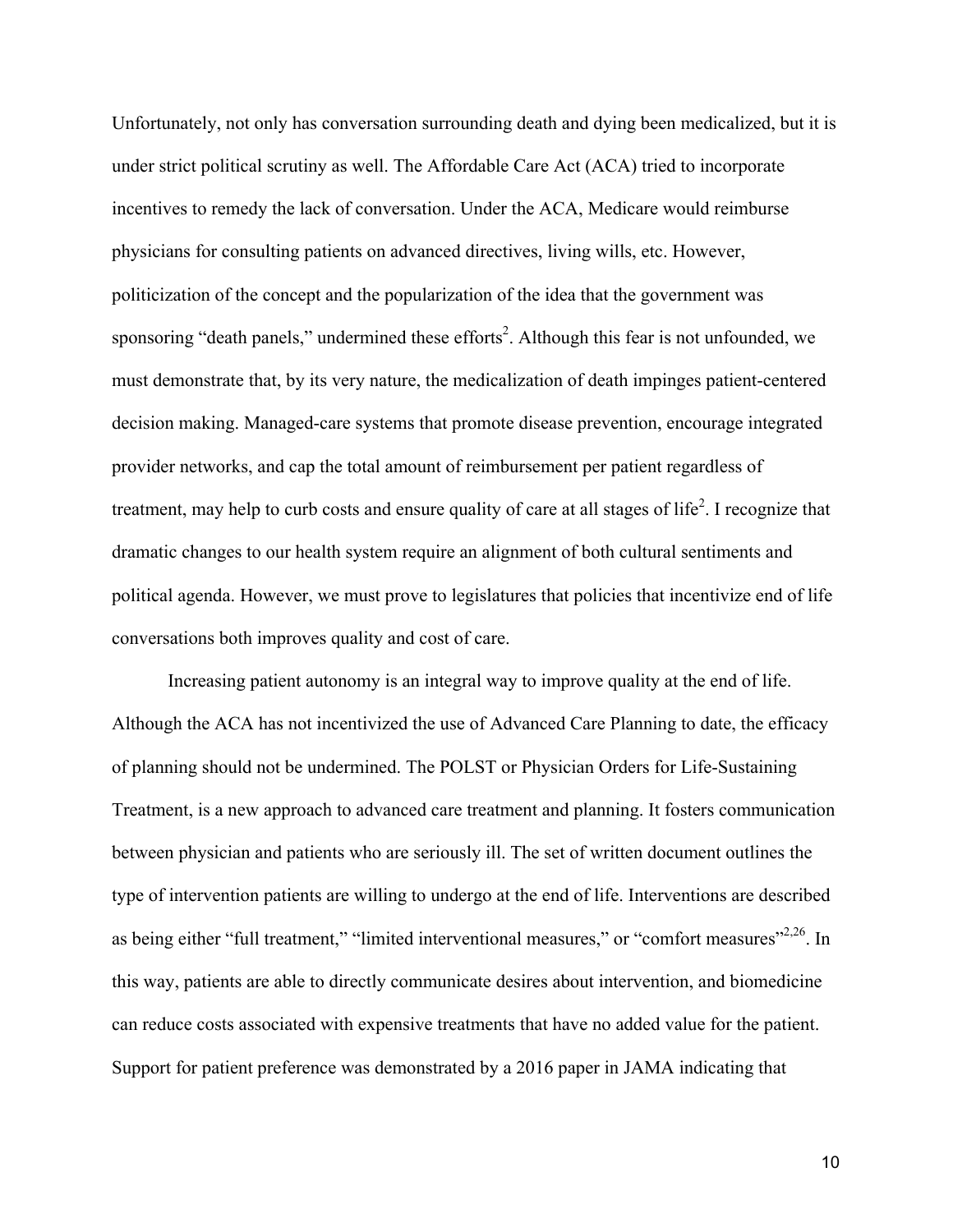families of those who were not admitted to the ICU 30 days prior to death reported better end of life care  $4$ . As such, supporting patient autonomy is not only theoretically appealing, but is also evidence-based.

Assisted suicide, although highly controversial, is another form of ensuring patient autonomy. Assisted suicide allows those with terminal illness and who feel extremely debilitated by their condition, to end life on their own terms. Assisted suicide is highly controversial in the United States and is only legal in a few states. Although assisted suicide may seem unethical, it is primarily used to start conversations about the end of life. Assisted suicide was first legalized in the Netherlands in 1984. Although initially considered taboo, it has become normalized into conversations related to palliative and hospice care. One might think that the legalization of assisted suicide would be abused. However, assisted death only accounts for a small percentage of total deaths in that country. For example, in 2001, only 1 in 10 deaths could be attributed to assisted suicide<sup>23</sup>. Proponents of legalization of assisted suicide argue that it is an important option for end of life care and can be critical in spark discourse about goals and priorities at the end of life.

Changing our cultural understanding of death and implementing policies to restructure our healthcare system are daunting and long term tasks. The biomedical technocracy teaches physicians to be overly optimistic about the efficacy of technologies and sometimes leads to overly optimistic predictions about a patient's outcome. A more readily addressable solution is to teach physicians how to treat patients at the end of life. Physician's should be taught to listen to patients, and commit to shared-decision making involving both the patient and the family. Additionally, physicians should be realistic in their consultation, able to instill hope in the patient but not make outrageous promises that mask reality. Moreover, the physician should be able to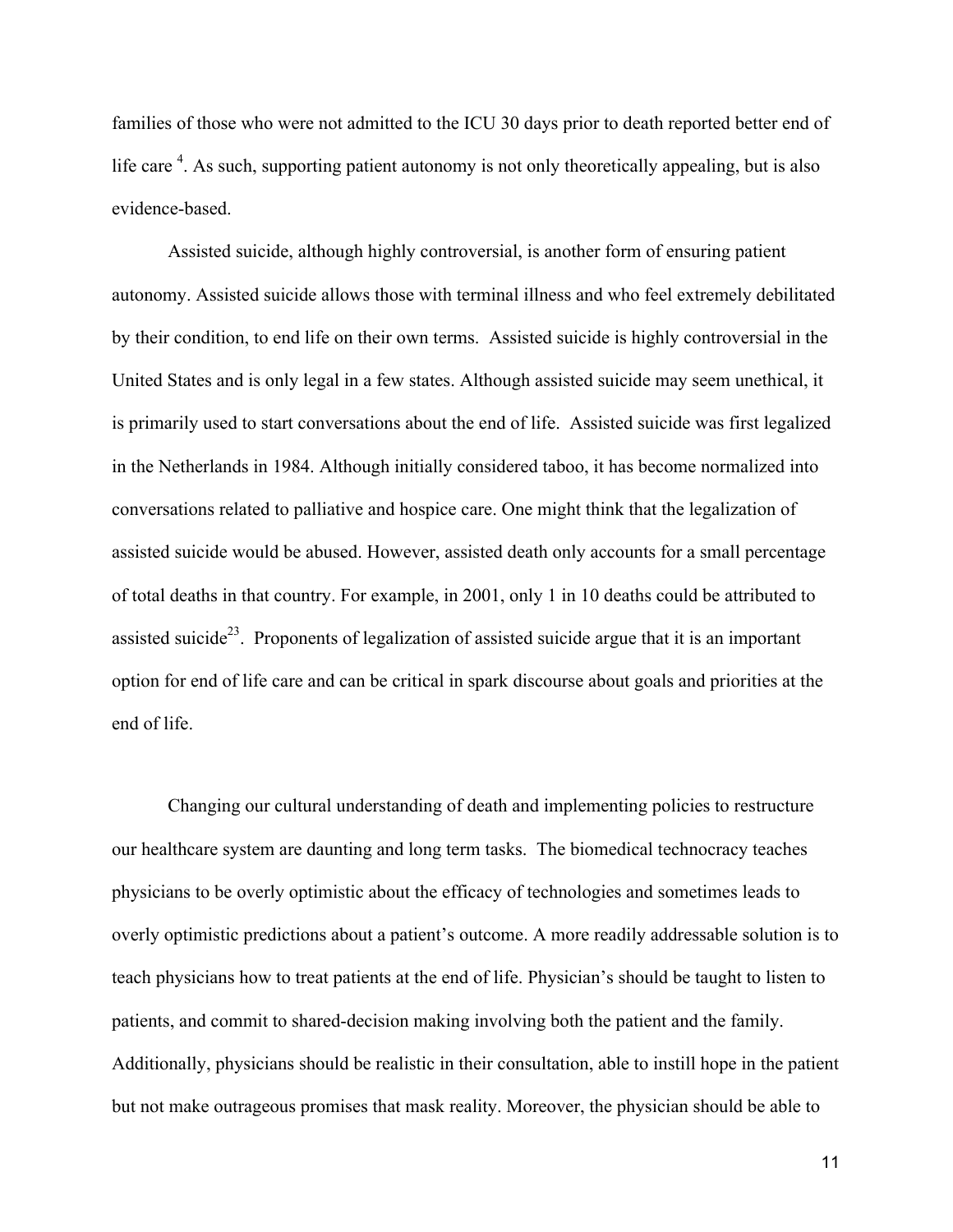accept the uncertainty of prognoses and be able to convey the options available to the patient in understandable terms. The American Medical Association has developed a program to help physicians develop these skills in a program known as Education for Physicians on End-of-life Care (EPEC). Physicians are also trained in palliative care, ethical decision making<sup>24</sup>. Leaders in biomedicine have recognized the need to improve end of life. The Institute of Medicine of the National Academies conducted a review of our current practices and offered solutions to understand how to improve "Dying in America." The report outlines various deficiencies in our understanding of death and dying, and provides solutions for how to address issues at both the structural and individual patient level<sup>2</sup>. As such, recognition by national entities and their collaboration with academic organizations to create a learning environment that promotes conversation regarding end of life care will allow for a new generation of physicians that appreciates the intricacies of treating patients at the end of life.

### **Conclusion:**

Biomedicine has taken us far in improving the lives of patients. Technological and scientific innovation have given life to patients that may not have had such a chance several decades prior. Although it is important to recognize these achievements and celebrate the progress we have made, a critical understanding of how biomedicine's evolution into a technocratic institution is imperative so that the social and humanistic sides of medicine are not overshadowed. End of life care requires requires providers to balance intervention with conversation. Most importantly, end of life care requires an understanding that death is natural and is experienced differently from patient to patient.

While statistics provide the facts, it is the anecdotes that provide the story behind the numbers. Dr. Atul Gawande, a prominent author in end of life literature, describes modern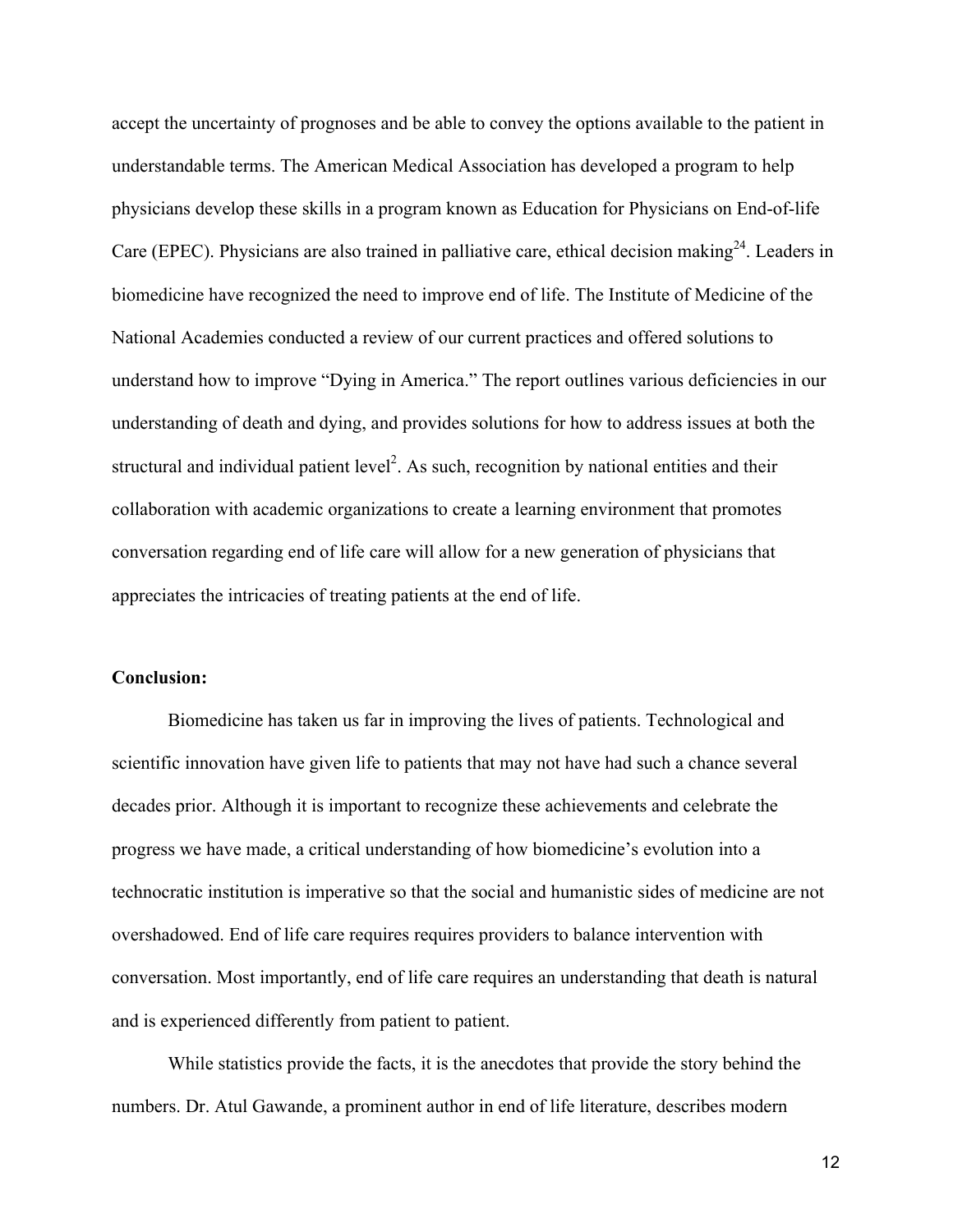medicine's oversight of the "art of death and dying." He describes a patient with terminal cancer for whom he provided intervention after intervention in attempts to "cure" her ailment. Dr. Gawande describes regretting the decisions made to intervene when the best choice should have been to "let go." In this same manner, we must learn to let go of the hegemonic grasps of the biomedical technocracy and evaluate our priorities in healthcare. We must be wary of our overreliance on technology, and devise policy solutions that reorient our economic incentives towards quality over quantity, and ensure that we are communicating with patients in a culturally and contextually cognizant manner. It is only after such acknowledgement that we will be able to move toward patient-centric, personalized medicine that values a patient's right to dying a "good death."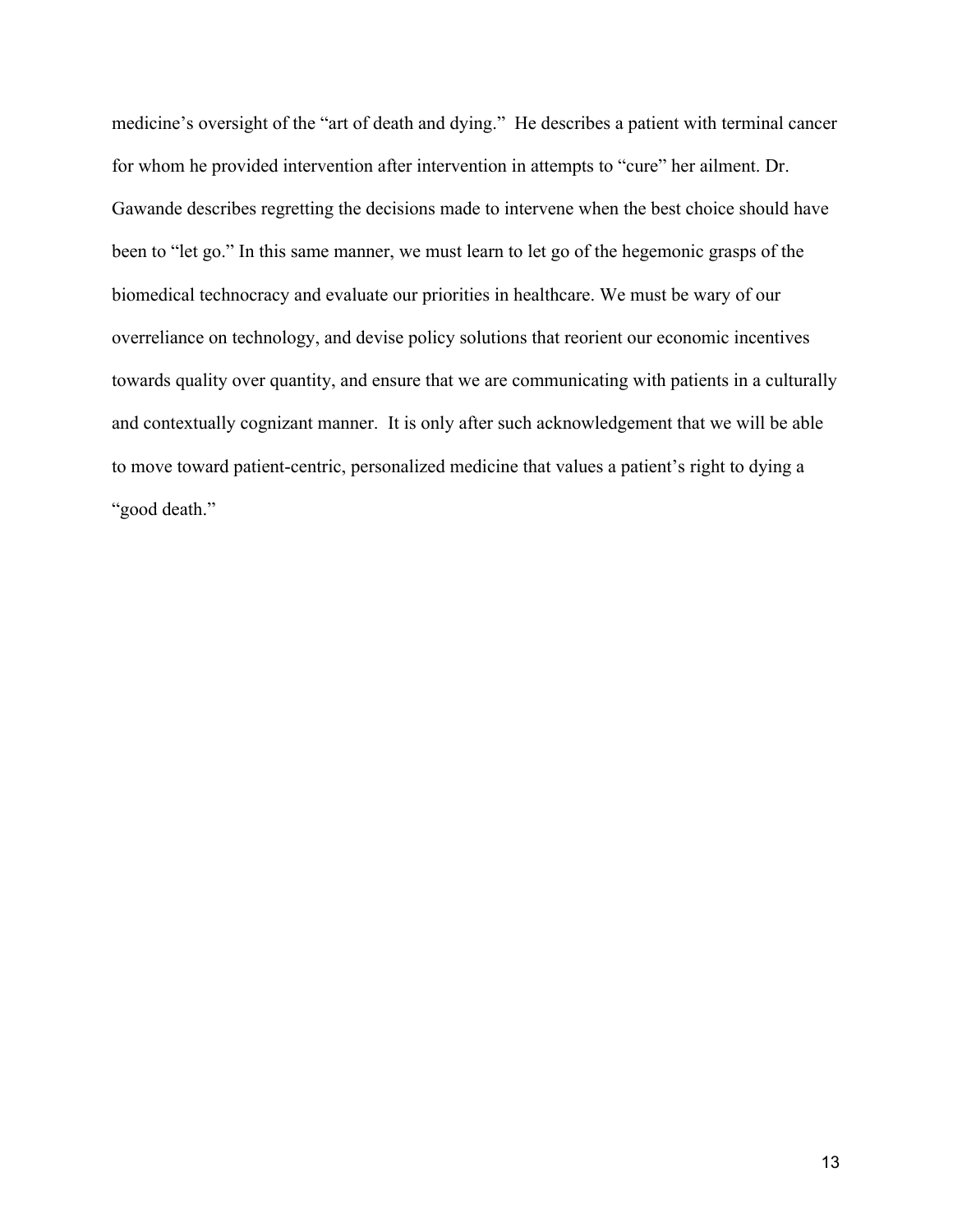## **REFERENCES:**

- 1. Higginson, Irene J., and G. J. A. Sen-Gupta. "Place of care in advanced cancer: a qualitative systematic literature review of patient preferences." *Journal of palliative medicine* 3.3 (2000): 287-300.
- 2. IOM (Institute of Medicine). 2015. *Dying in America: Improving quality and honoring individual preferences near the end of life.* Washington, DC: The National Academies Press.
- 3. "Health, United States, 2010: With a special feature on Death and Dying." Centers for Disease Control and Prevention. 2010. https://www.cdc.gov/nchs/data/hus/hus10.pdf
- 4. Wright, Alexi A., et al. "Family perspectives on aggressive cancer care near the end of life." *Jama* 315.3 (2016): 284-292.
- 5. Quirke V, Guadilliere. The Era of Biomedicine: Science, Medicine, and Public Health in Britain and France after the Second World War. *Medical History*. 2008;52(4):441-452.
- 6. Finkelstein, Joanne L. "Biomedicine and technocratic power." *Hastings Center Report* 20.4 (1990): 13-16.
- 7. National Institutes of Health. October 2010. "End of Life." Washington, DC: U.S. Department of Health and Human Services. Retrieved April 15, 2015. (http://report.nih.gov/nihfactsheets/viewfactsheet.aspx?csid=40).
- 8. Phyllis Palgi, and Henry Abramovitch. "Death: A cross-cultural perspective." *Annual Review of Anthropology* (1984): 385-417.
- 9. Kaufman, Sharon R. "Intensive care, old age, and the problem of death in America."*The Gerontologist* 38.6 (1998): 715-725.
- 10. Davis-Floyd, Robbie. "The technocratic, humanistic, and holistic paradigms of childbirth." *International Journal of Gynecology & Obstetrics* 75 (2001): S5-S23.
- 11. Hardwig, John. "Medicalization and Death." *Newsletter On Philosophy And Medicine* 6.1(2006).
- 12. M. Kim, R. J. Blendon, and J. M. Berenson, "How Interested Are Americans in New Technologies?" Health Affairs 20, no. 5 (2001): 194-201
- 13. Muller, Jessica H., and Barbara A. Koenig. "On the boundary of life and death: the definition of dying by medical residents." *Biomedicine examined*. Springer Netherlands, 1988. 351-374.
- 14. The Conversation Project. 2013. New survey reveals "conversation disconnect": 90 percent of Americans know they should have a conversation about what they want at the end of life, yet only 30 percent have done so. News release. Retrieved April